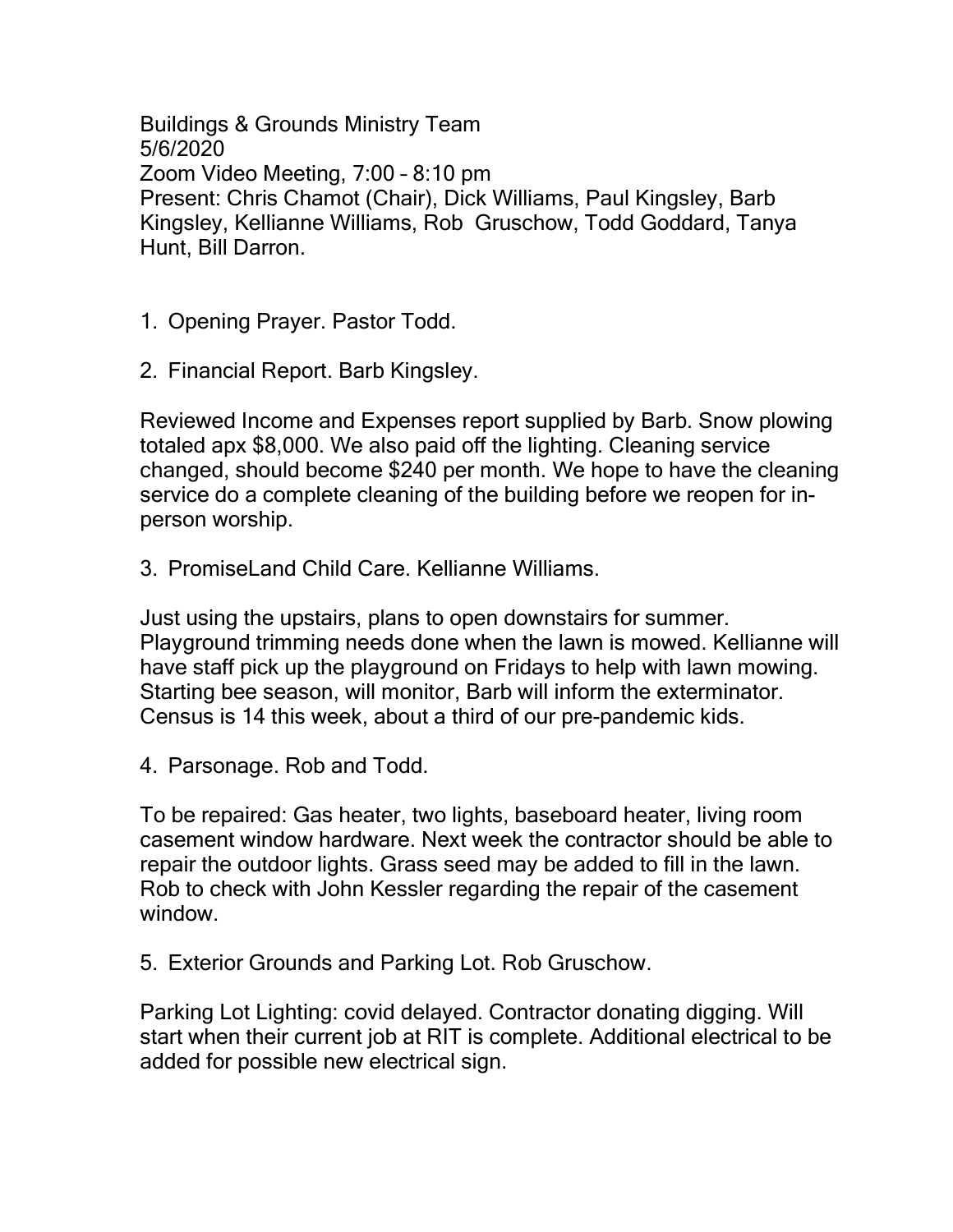Rob met via video with roofing contractor, gathering information for an estimate for sanctuary interior. Report should be sent to us in about a week.

Parking Lot Potholes: Rob checking with asphalt company in Mendon to have holes hot patched. Concrete sluice in parking lot to be removed. Estimate will be forthcoming. Rob will forward to Finance Team.

Rob has been tree cutting and cleaning the yard on the west side of the property.

Michele Cuit to check with Girl Scouts regarding the repair of the garbage enclosure.

6. Sanctuary. Dick Wallace

Cleaned sight lines for video streaming.

Dick reported that he has completed almost all the painting in the office and atrium.

7. Network / Audio & Video

Bill Darron reported on the sound board. Documentation needed for audio outputs. Working on video monitors for worship leaders. Sanctuary computer to be swapped out with a more stable replacement, which Bill is completing. Data network being completed, with improvements to Barb's computer and server. Security video DVR computer and monitor should be moved into computer room. Power over video should be run for remote cameras. A number of older computers need to be updated. We've obtained 10 free user licenses for Microsoft 365, with the full Microsoft Office Suite. Bill is starting to look at installing. Email from an Exchange server database is being started. Video room is getting an air conditioner, via a designated gift.

Sanctuary work day scheduled for this coming Saturday.

## 8. New Business

Draft re-opening letter discussed. Edit suggestions offered.